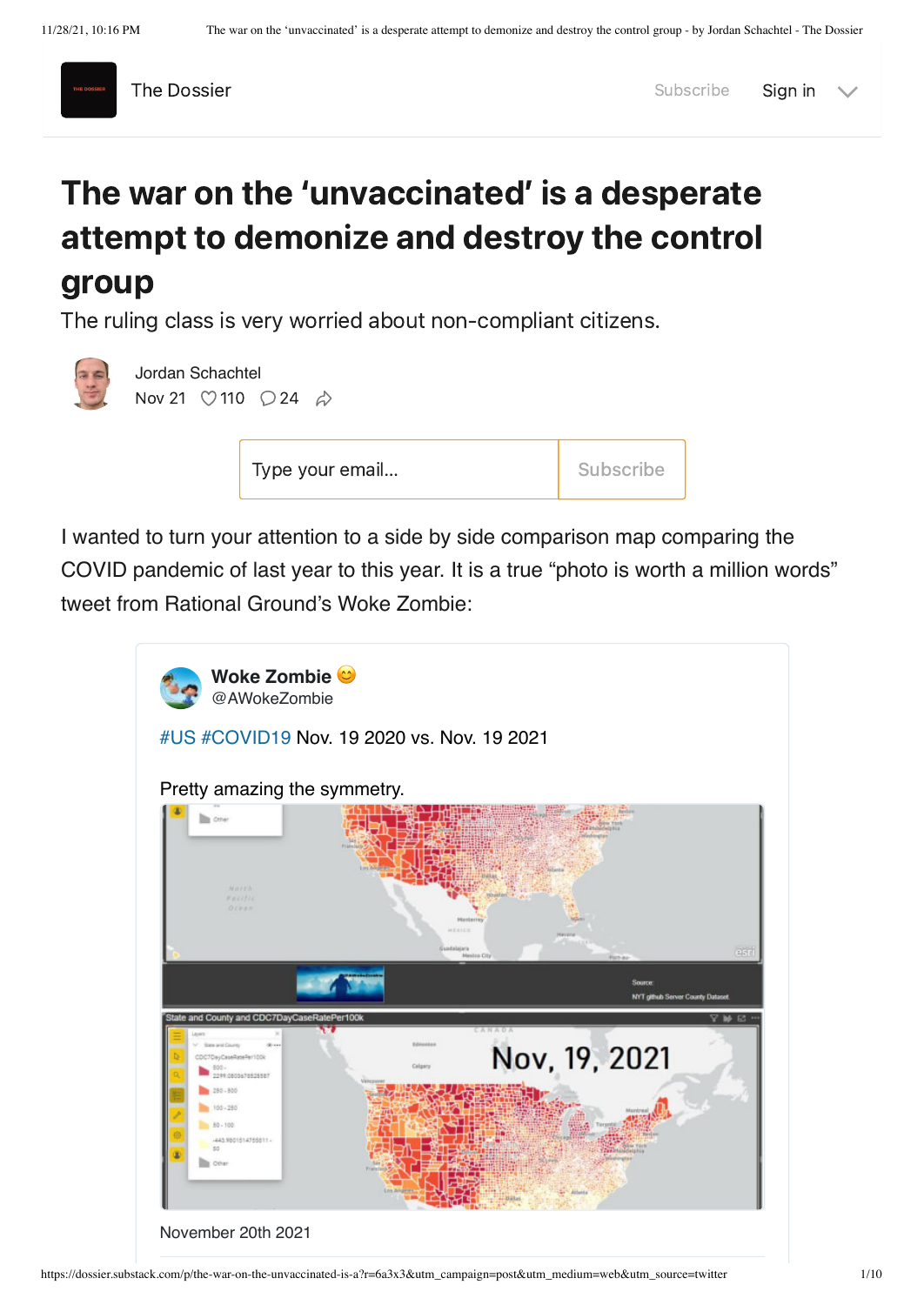The symmetry is indeed amazing. And the conclusion, after over 600 days of COVID Mania, could not be more clear.

Not a single "public health expert"-hailed mitigation or suppression measure, including the COVID shots, has done anything significant to solve the reality that lots of people get sick during their area's annual respiratory season. This global war on a virus is going about as well as the War on Afghanistan went when it came to eliminating the Taliban.

The lockdowns failed to stop a virus.

The universal masking regime failed to stop a virus.

The millions and millions of societal restrictions and business closures failed to stop a virus.

And now it's become pretty clear that the highly-touted "miracle" mRNA shots are failing to stop a virus..

Instead of accepting this reality, world governments are doubling, tripling, and quadrupling down on the madness. Despite incredibly high compliance rates, with an estimated 7.5+ billion COVID shots delivered in arms, the mRNA "cure" has not lived up to its admittedly impossible to achieve standards.

In the span of 6 months, we went from:

"You're not gonna get COVID if you have these vaccinations"



**Hetvaltnietmee** @hetvaltnietmee

[#Biden "you're not gonna get #covid after these #vaccinations "](https://twitter.com/hetvaltnietmee/status/1461685485001224195?s=20) #SleepyJoe #JoeBiden #BidenIsALaughingstock #BidensBorderCrisis #coronahoax #BidenDisaster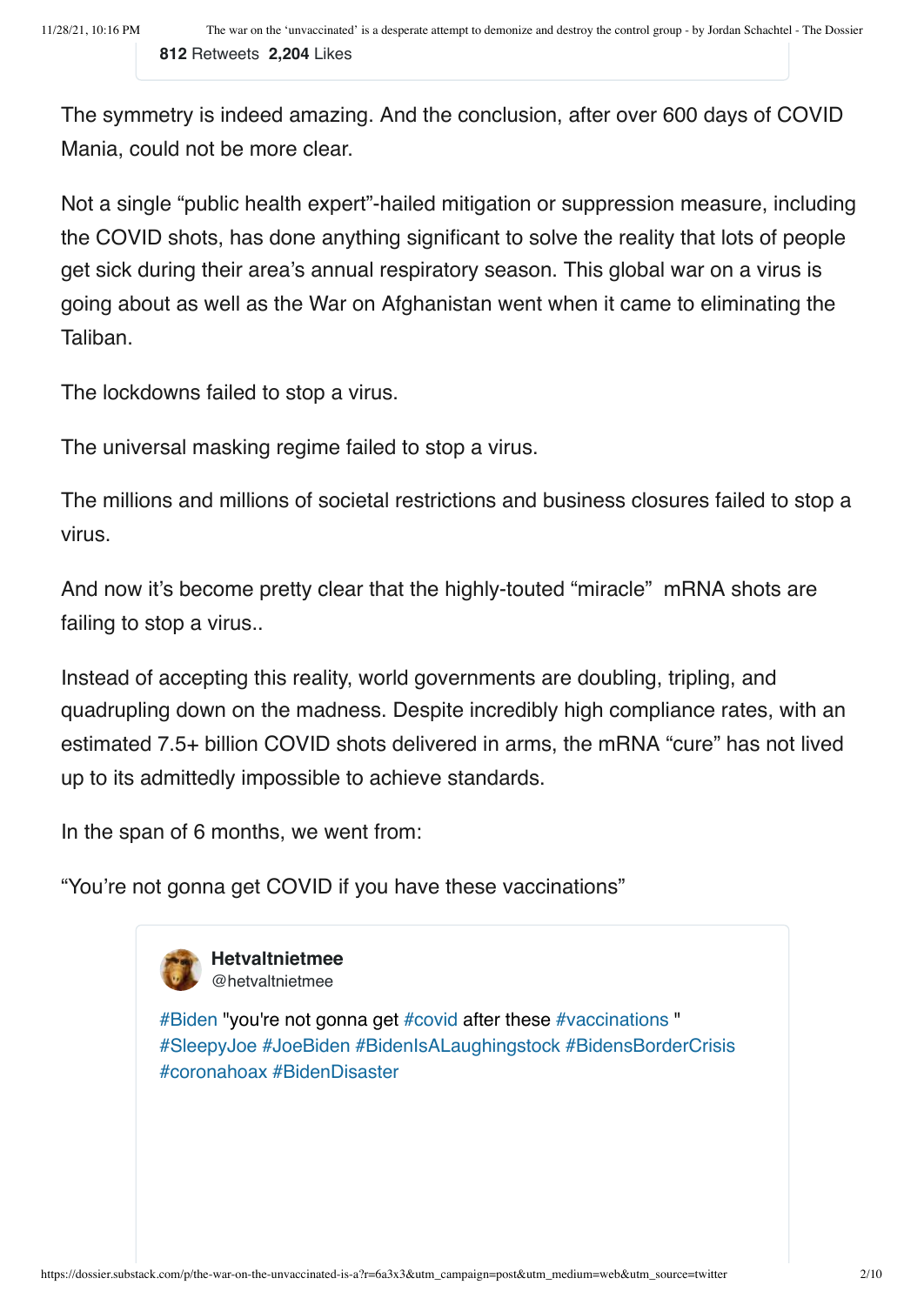| 0:00 / 0:11        |  |  |  |
|--------------------|--|--|--|
| November 19th 2021 |  |  |  |
| 1 Like             |  |  |  |

And ["vaccinated](https://fortune.com/2021/04/01/its-official-vaccinated-people-dont-transmit-covid-19/) people don't get the virus and don't get sick"



**Jordan Schachtel @ dossier.substack.com** @JordanSchachtel

From the 6 month old archives. The science has changed so much!

[CDC Director proclaims that vaccinated people do not carry the virus, do](https://twitter.com/JordanSchachtel/status/1462092716037357574?s=20) not get sick, and do not spread the virus.

Just a reminder of how much gaslighting is going on today!



**It's official: Vaccinated people don't spread COVID-19** [CDC Director Rochelle Walensky this week declared that "vaccinated people do](https://fortune.com/2021/04/01/its-official-vaccinated-people-dont-transmit-covid-19/) not carry the virus." fortune.com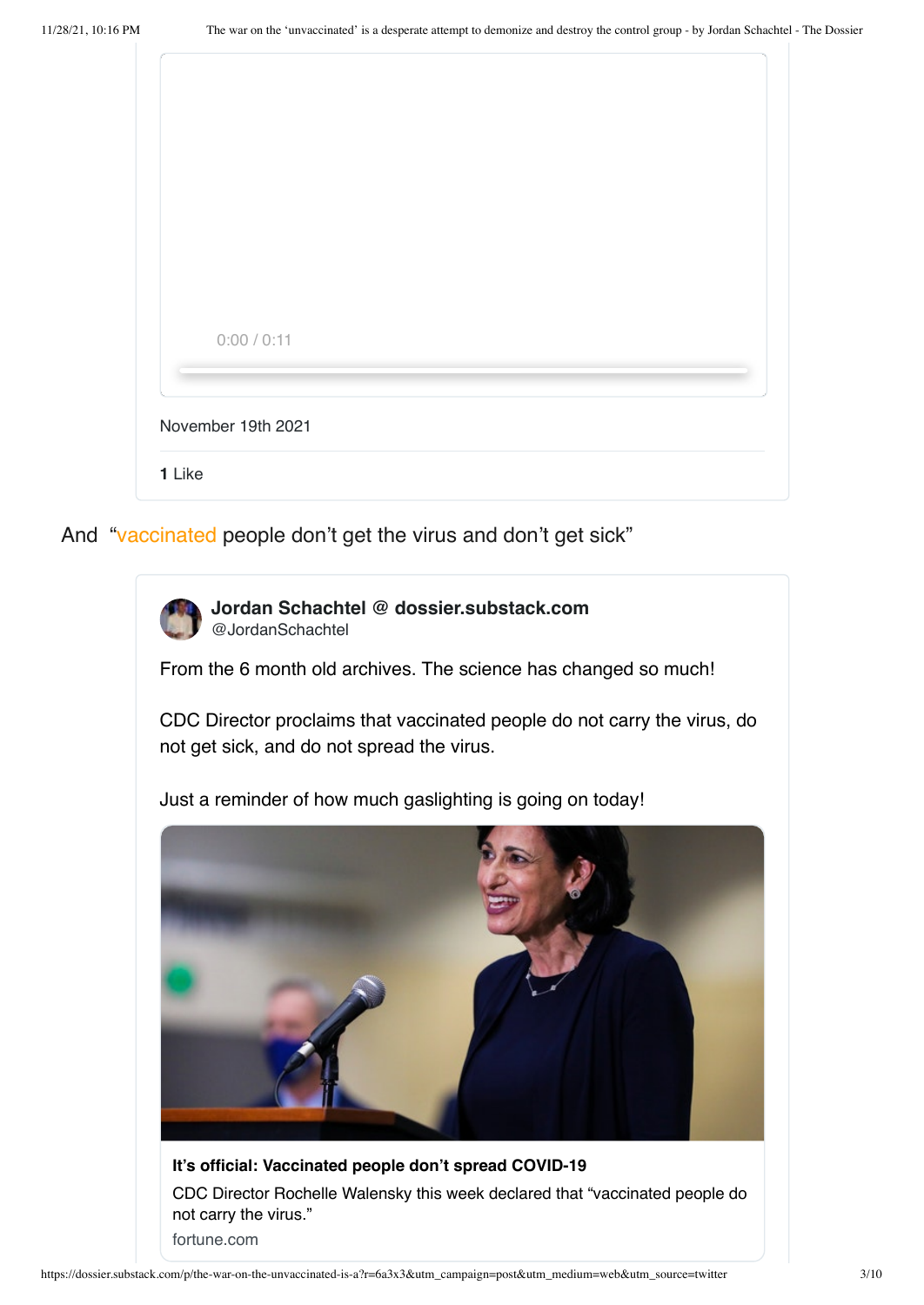11/28/21, 10:16 PM The war on the 'unvaccinated' is a desperate attempt to demonize and destroy the control group - by Jordan Schachtel - The Dossier [November 20th 2021](https://twitter.com/JordanSchachtel/status/1462092716037357574?s=20)

**182** Retweets **466** Likes

And "all three vaccines are 100 percent effective against hospitalization and death"



**The Independent** @Independent

[All three vaccines are 100 per cent effective against death and](https://twitter.com/Independent/status/1366125427144732672?s=20) hospitalisation, Fauci says



To our current reality of another season of lockdowns, restrictions, and the usual, nonsensical "public health measures."



7.5+ billion shots later, those of us who've followed the data closely have found out that all of the aforementioned statements, endorsed by the most renowned Government Health officials in the world, were complete nonsense. Weapons-grade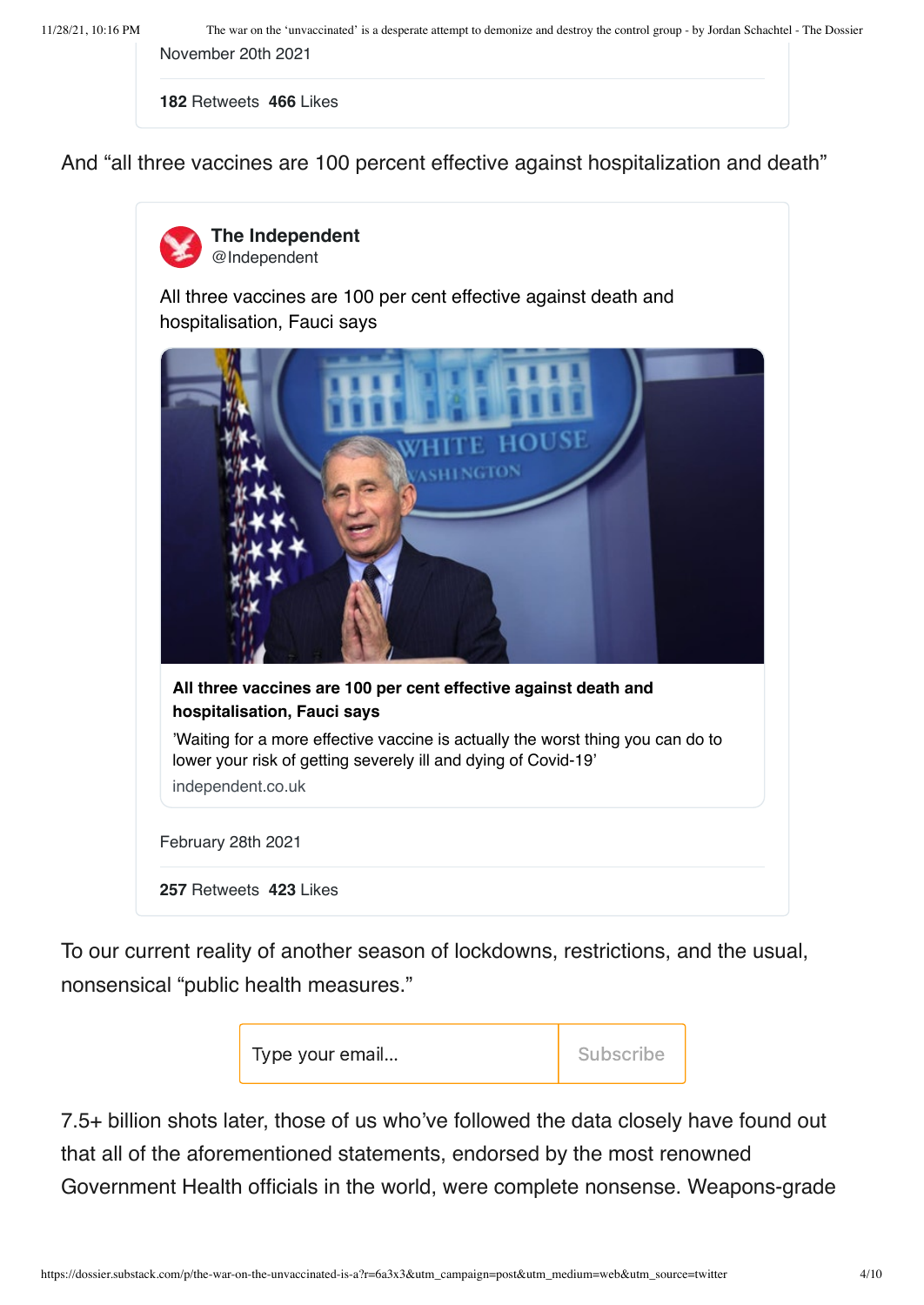nonsense. They were nowhere near remotely close to even representing a scintilla of truth.

Today we know that the shots serve as something akin to a potential 6-9 month prophylactic with unknown long term side effects. The expiring efficacy, which was best observed through first mover nations like Israel and Ireland, brought about the booster shot regime, but no recognition from world governments that the shots seem to be expiring. The boosters have been sold under this weird idea that you can get "extra protection," even though you've been told you were already "fully vaccinated."

Government Health officials and major pharmaceutical companies have leveraged these half truths, as part of a CYA campaign for elected officials, and a money grab for Pfizer, Moderna, and those interested in injecting 5 year olds with expiring experimental shots.

And the booster, which is the exact same formulation as the original shots, unsurprisingly seems to have the same lack of virus killing power as the first two shots.

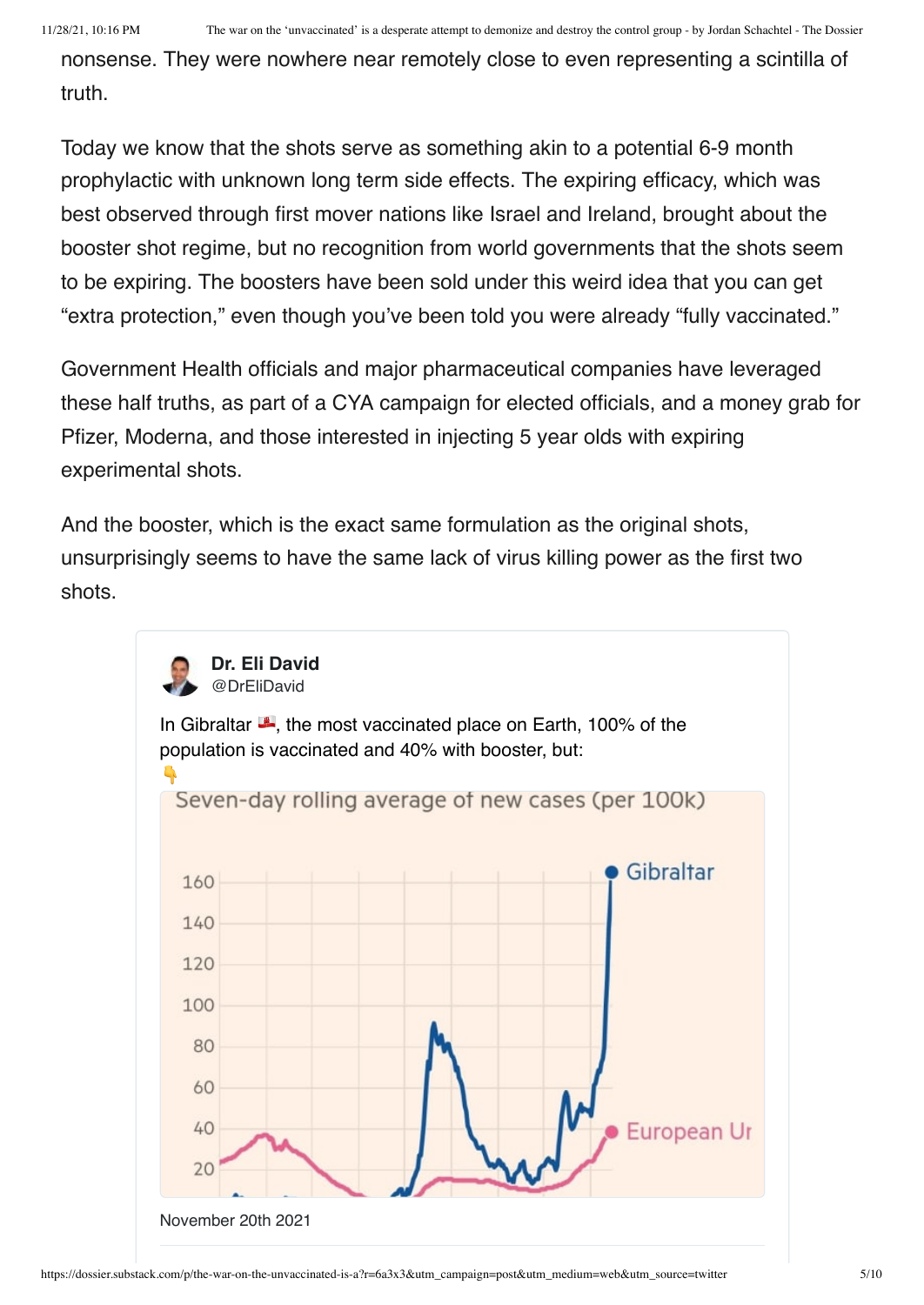But you and I, we're not the majority here, sadly. Those of us who are thinking clearly about this issue are a growing coalition, but we still face an uphill battle.

World governments, with the assistance of Big Tech, have convinced the masses, without any legitimate evidence, that it's the "unvaccinated" who are responsible for our continuing COVID problem.

Check out the [logic used](https://www.politico.eu/article/austria-mandatory-coronavirus-vaccination-february/) by the leader of Austria, the first Western country to mandate COVID shots on the entire population.

"Increasing the vaccination rate  $-$  and I think we're all in agreement on this  $-$  is our only way to break out of this vicious cycle of viral waves and lockdown discussions for good," Chancellor Alexander Schallenberg, who has imposed a nationwide lockdown on his country, [told the media this weekend](https://apnews.com/article/coronavirus-pandemic-lifestyle-health-europe-restaurants-9627ef468fa8484796d33e8dc656e989). "We don't want a fifth wave, we don't want a sixth and seventh wave."



[Austrian Police Randomly Check the Vaccination Status of Shoppers](https://twitter.com/wa_kin_gup/status/1460416030694510592?s=20) After Lockdown of Unvaccinated

0:00 / 0:44

[November 16th 2021](https://twitter.com/wa_kin_gup/status/1460416030694510592?s=20)

**1,509** Retweets **3,420** Likes